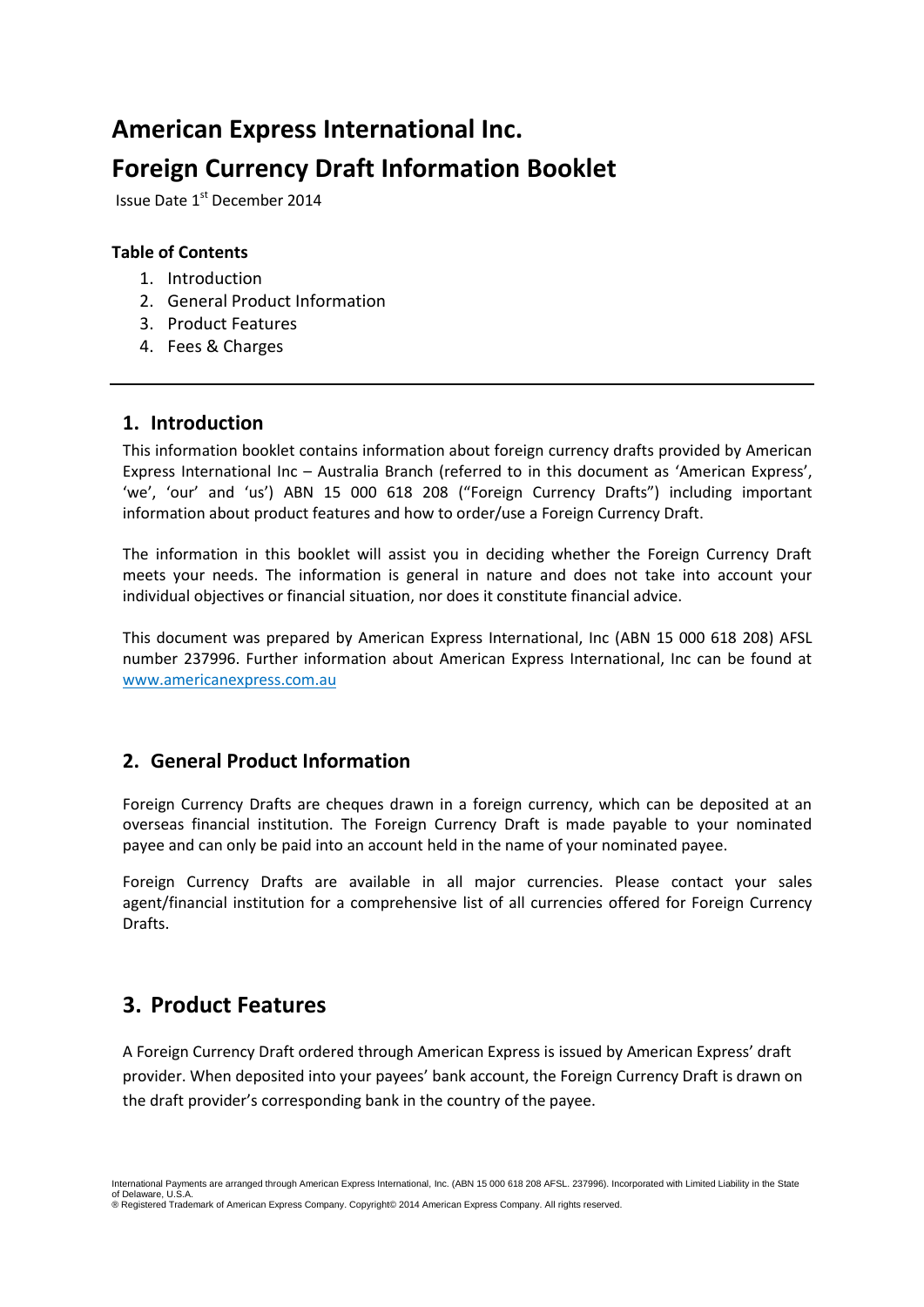#### **Purchasing a Foreign Currency Draft:**

You can request to purchase a Foreign Currency Draft from your sales agent/financial institution who will forward the request to American Express through an online tool. The Foreign Currency Draft will be delivered to your sales agent/financial institution.

Some of the information required at the time of purchase of the Foreign Currency Draft includes:

- Your full name, residential address, date of birth, banking information and contact phone number
- The payee's full name
- The payee's full address
- Currency and amount
- Any special instructions

Please note: the country of the payee is extremely important as this will link to the corresponding bank that the Foreign Currency Draft is drawn on for encashment.

The foreign currency rate is set at the time of purchase.

#### **Depositing a Foreign Currency Draft:**

A Foreign Currency Draft is a non-negotiable financial instrument meaning it can only be deposited into the bank account of your nominated payee (i.e. the payee name you requested when purchasing the Foreign Currency Draft). When the payee deposits the Foreign Currency Draft into their account, the receiving financial institution will present the Foreign Currency Draft for clearance to the bank that the Foreign Currency Draft is drawn on. The time taken from when the payee deposits the Foreign Currency Draft to the time the funds are made available to the payee may vary depending on the receiving financial institution's internal processes and the rules applied in the receiving country.

#### **Cancelling a Foreign Currency Draft for re-issue or refund:**

In the instance you wish to cancel a Foreign Currency Draft, contact the sales agent/financial institution where you purchased the Foreign Currency Draft to request a cancellation. Your sales agent/financial institution will liaise with American Express in order to initiate a "Trace/Status Request" on the Foreign Currency Draft.

In the event a "Trace/Status Request" results in confirmation the Foreign Currency Draft:

- Was not presented for payment (i.e. funds remain outstanding) a "Stop Payment" request will be made and steps will be taken to refund/reissue the Foreign Currency Draft;
- Has been presented for payment (i.e. funds are no longer available) no further action will be taken (i.e. a reissue or refund will not be possible).

#### **Lost or Stolen Foreign Currency Drafts:**

Once you have identified the Foreign Currency Draft to be lost or stolen, immediately contact the sales agent/financial institution where you purchased the Foreign Currency Draft. Your sales agent/financial institution will liaise with American Express in order initiate a "Trace/Status Request" on the Foreign Currency Draft.

In the event a "Trace/Status Request" results in confirmation the Foreign Currency Draft: